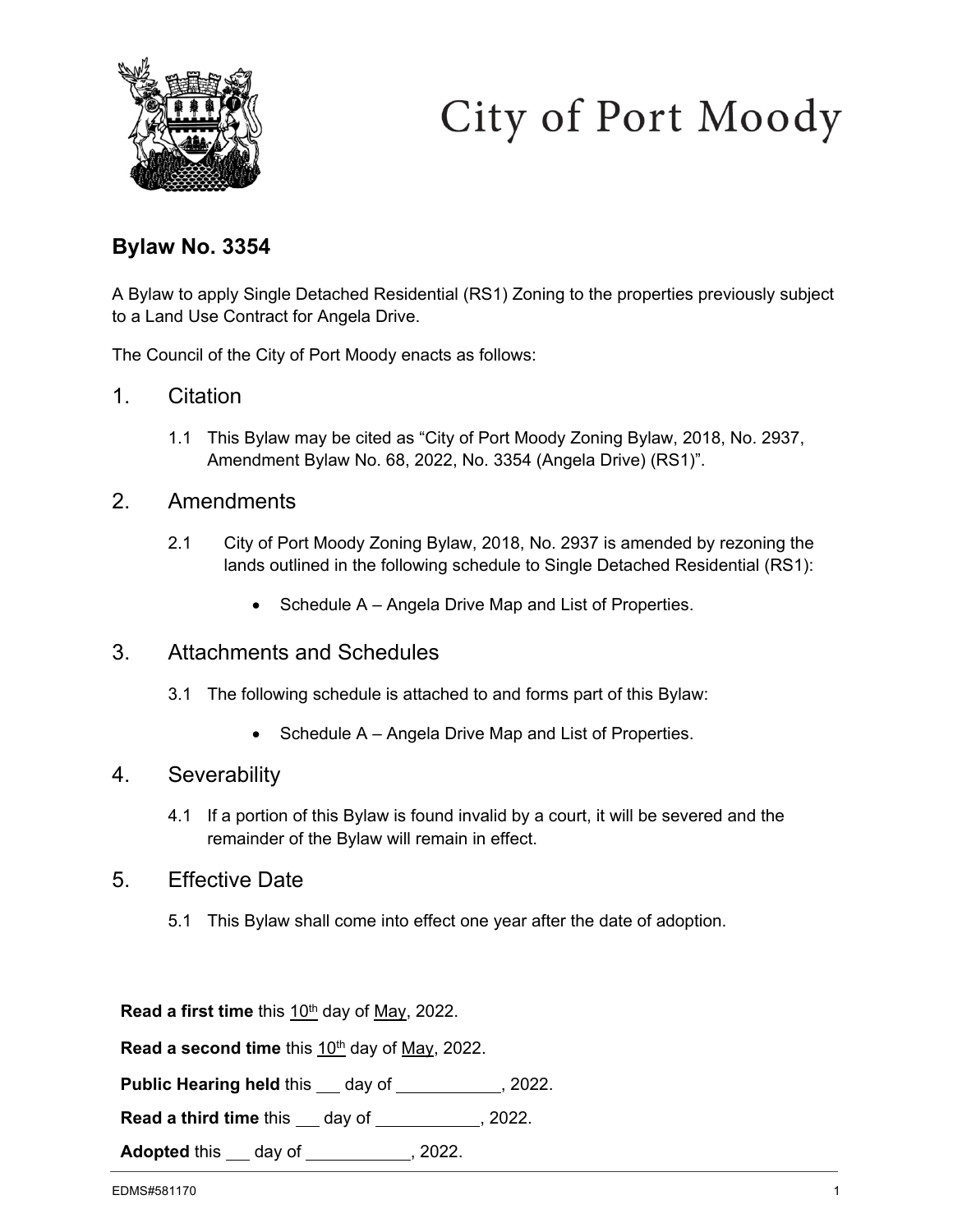R. Vagramov Mayor

D. Shermer Corporate Officer

I hereby certify that the above is a true copy of Bylaw No. 3354 of the City of Port Moody.

D. Shermer Corporate Officer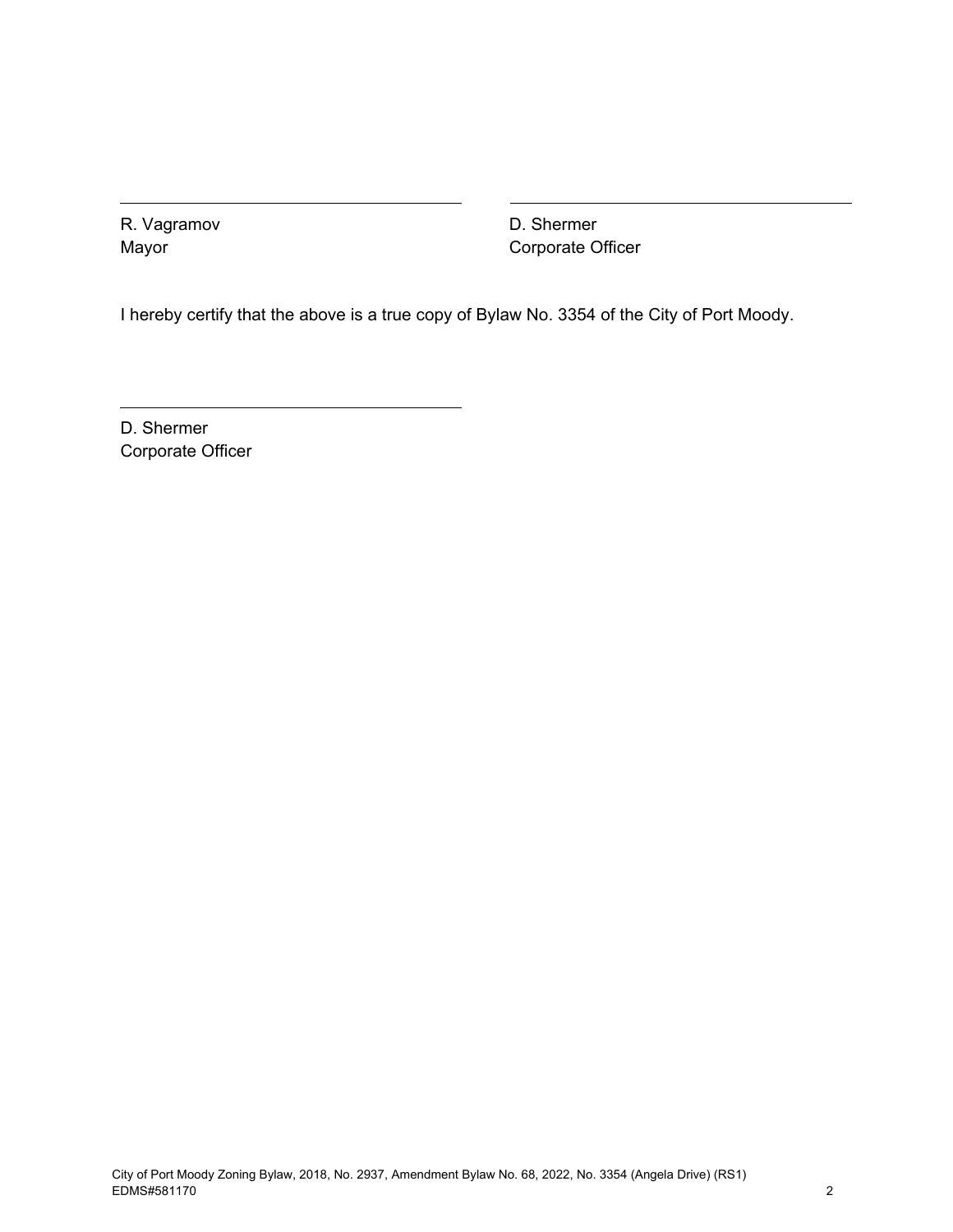

**Schedule A – Angela Drive Map and List of Properties**